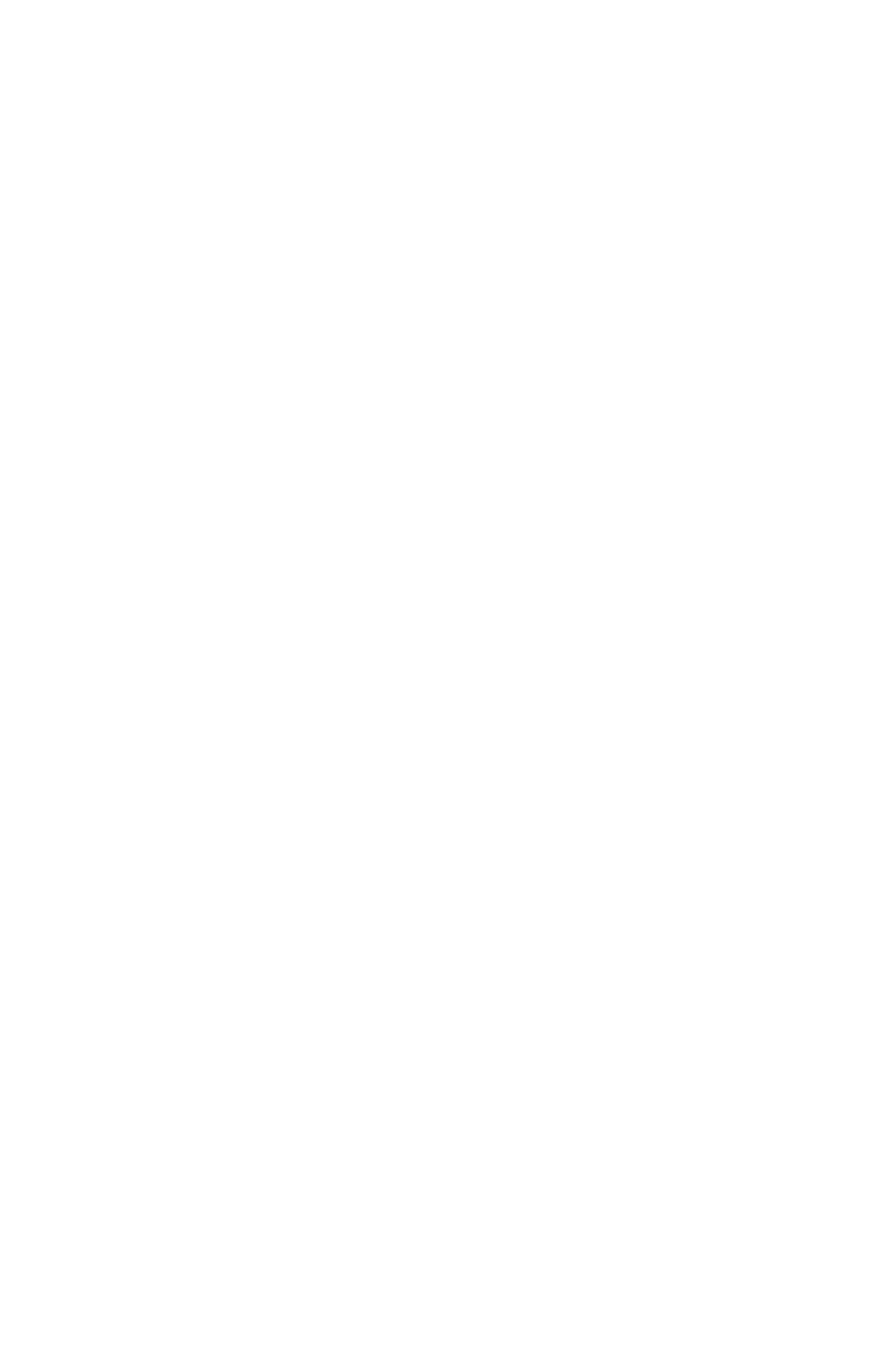

## THE NEW YORK STATE BAR ASSOCIATION *extends its gratitude to*



# Internship Program

Reception Host and Sponsors 2019

# **EXET PRYOR CASHMAN LLP**



# Intellectual Property Law Section Business Law Section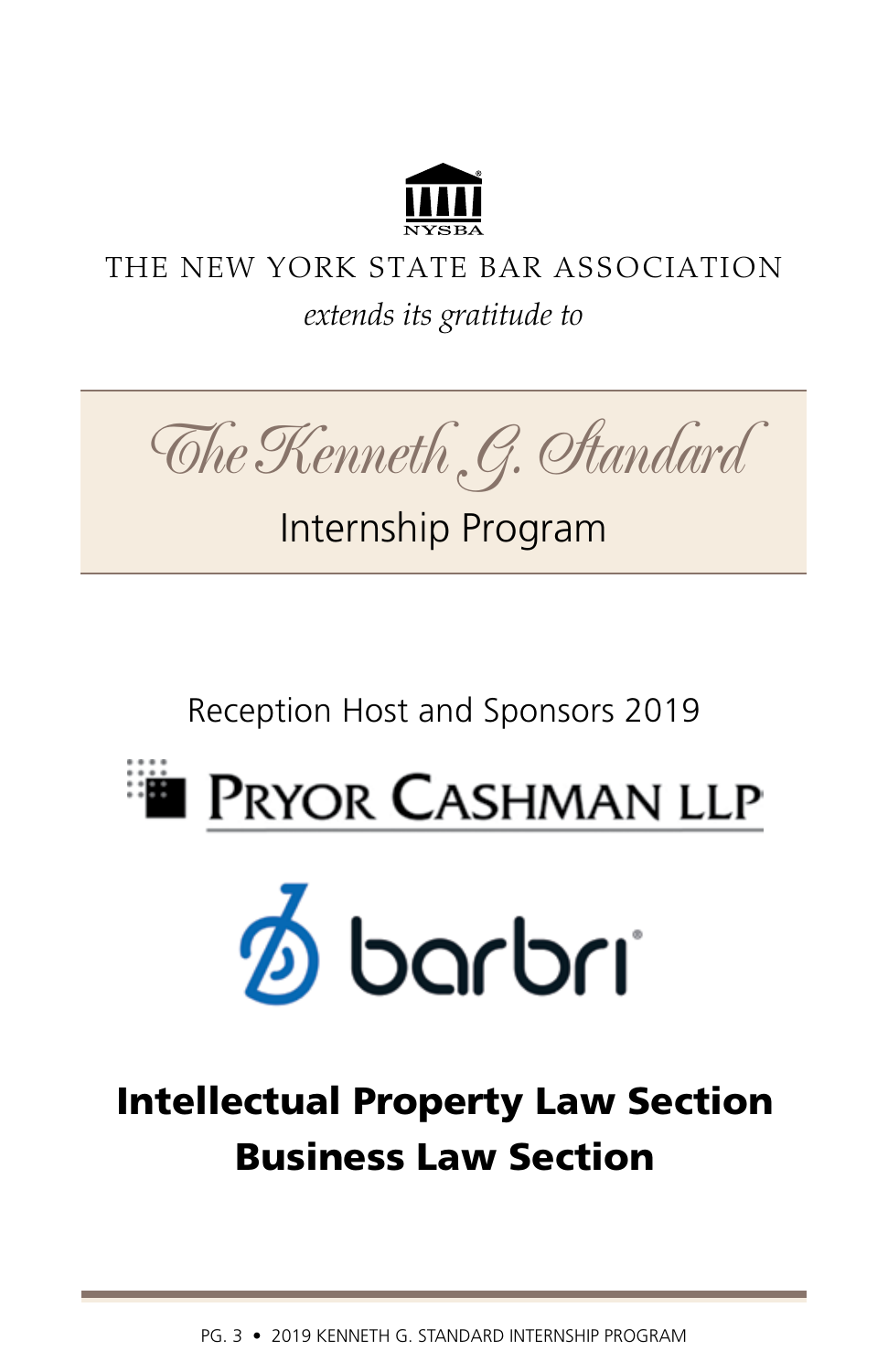

#### **Mitchell F. Borger, Esq.,** *Master of Ceremonies*

Mitchel F. Borger is the current chairperson of NYSBA's Corporate Counsel Section, a Kenneth G. Standard Diversity Internship program committee member and past sponsor mentor.

#### **Kenneth G. Standard, Esq.**, *Past President of the New York State Bar Association*

The CCS internship program is named after Mr. Standard in recognition of his lifetime commitment to initiatives aimed at increasing diversity in the legal profession.

#### **Yamicha Stephenson, Esq.**, *Program Chair*

Yamicha Stephenson is Chair of the NYSBA Corporate Counsel Section Kenneth G. Standard Diversity Internship Committee, current Treasurer and former Secretary of the Corporate Counsel Section. She is a Senior Consultant at Deloitte.

#### **Pritesh Shah, Esq.**

Pritesh Shah is a Partner at Davis Polk and formerly participated in the Kenneth G. Standard Diversity Internship Program.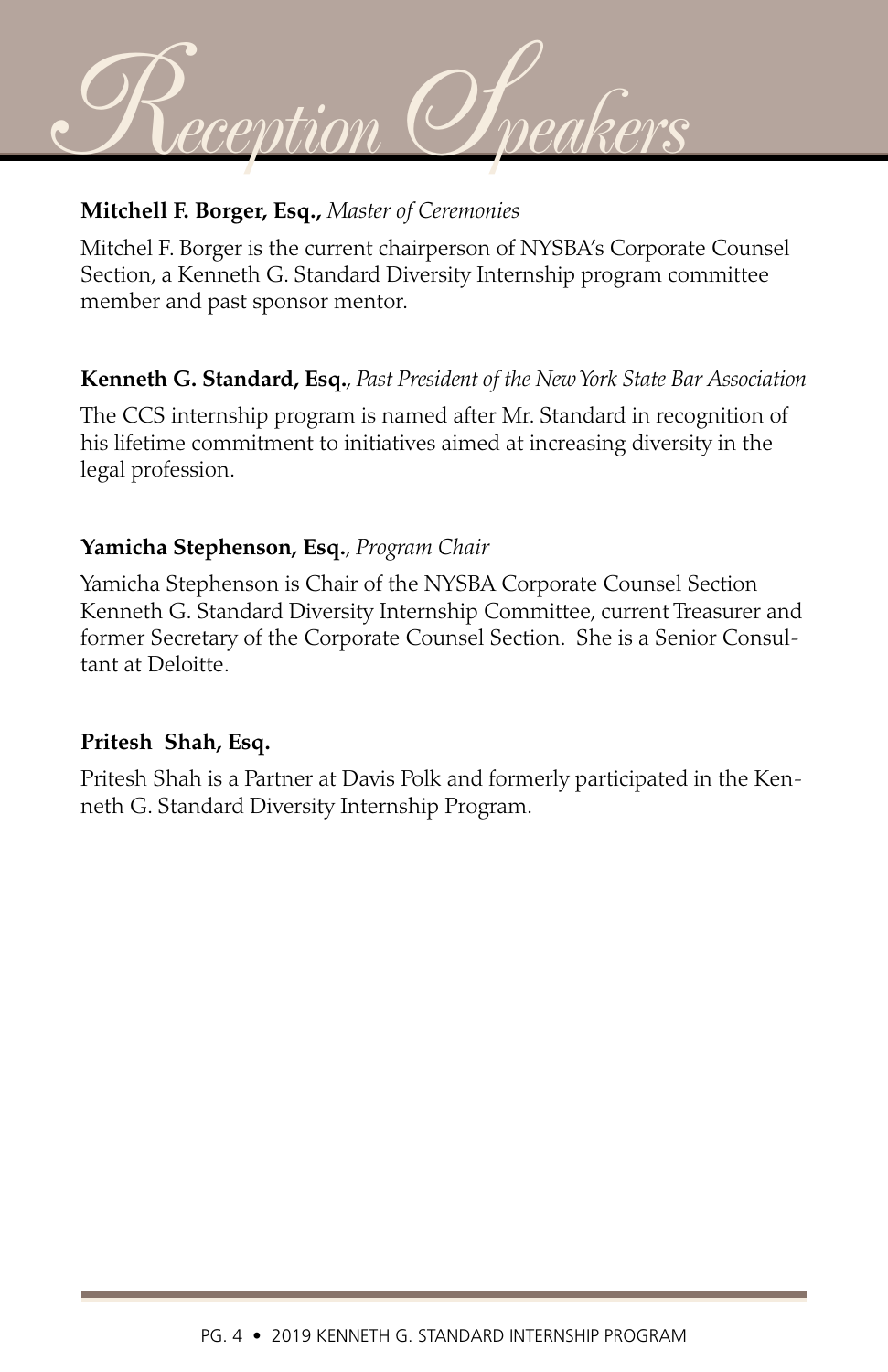

# **AYCO**

Hosting Ishanda Reid



# **Chubb**

Hosting Victoria Craft and Georgia Sackey

# CHUBB®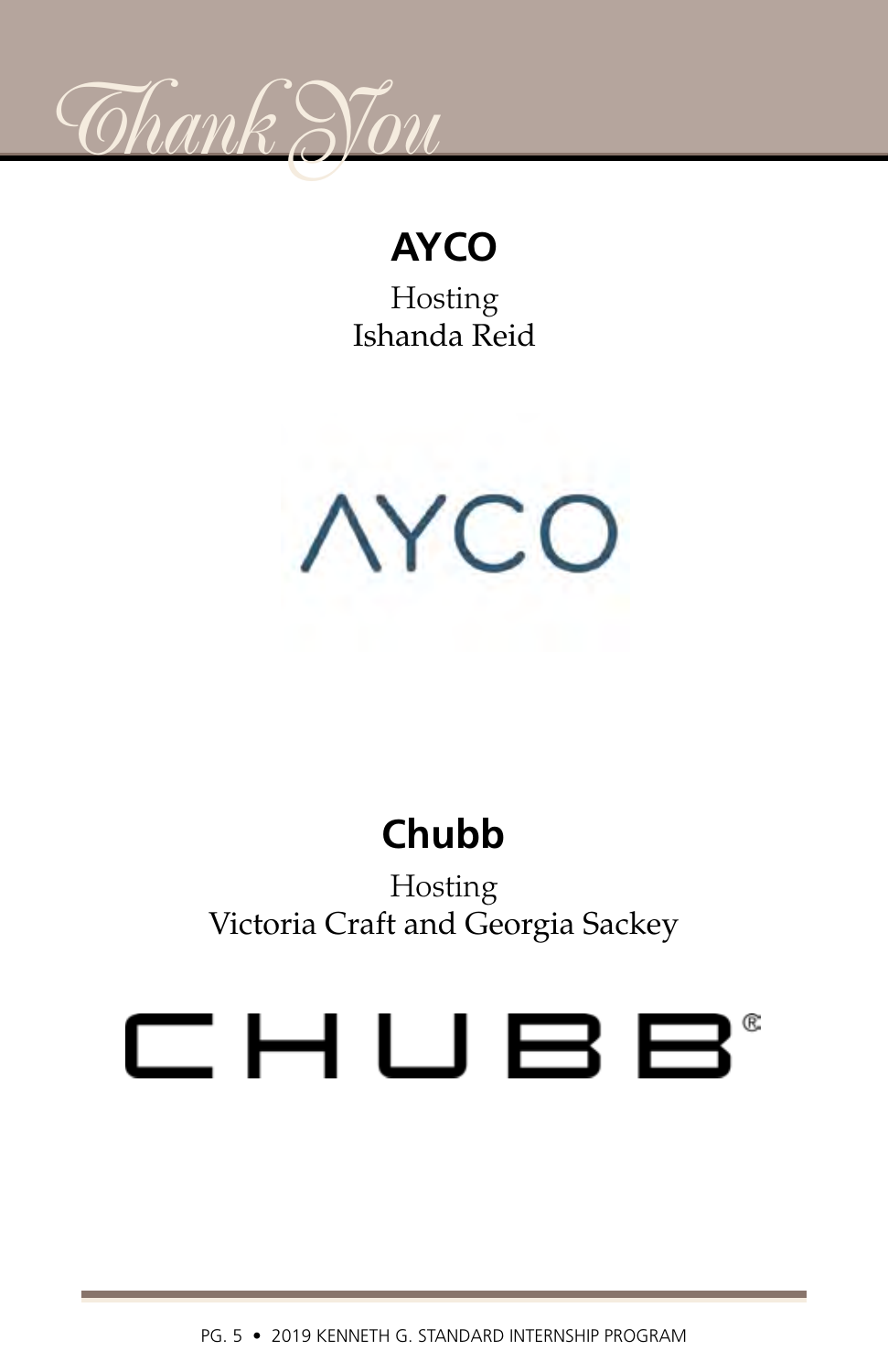

# **Consolidated Edison Company of New York**

Hosting Yifeng Chen and Kekelly Ketemepi



# **Legal Aid Society of Mid-New York**

Hosting The Corporate Counsel Section Jana Springer Behe New York Bar Foundation Fellow Kirsten Paap

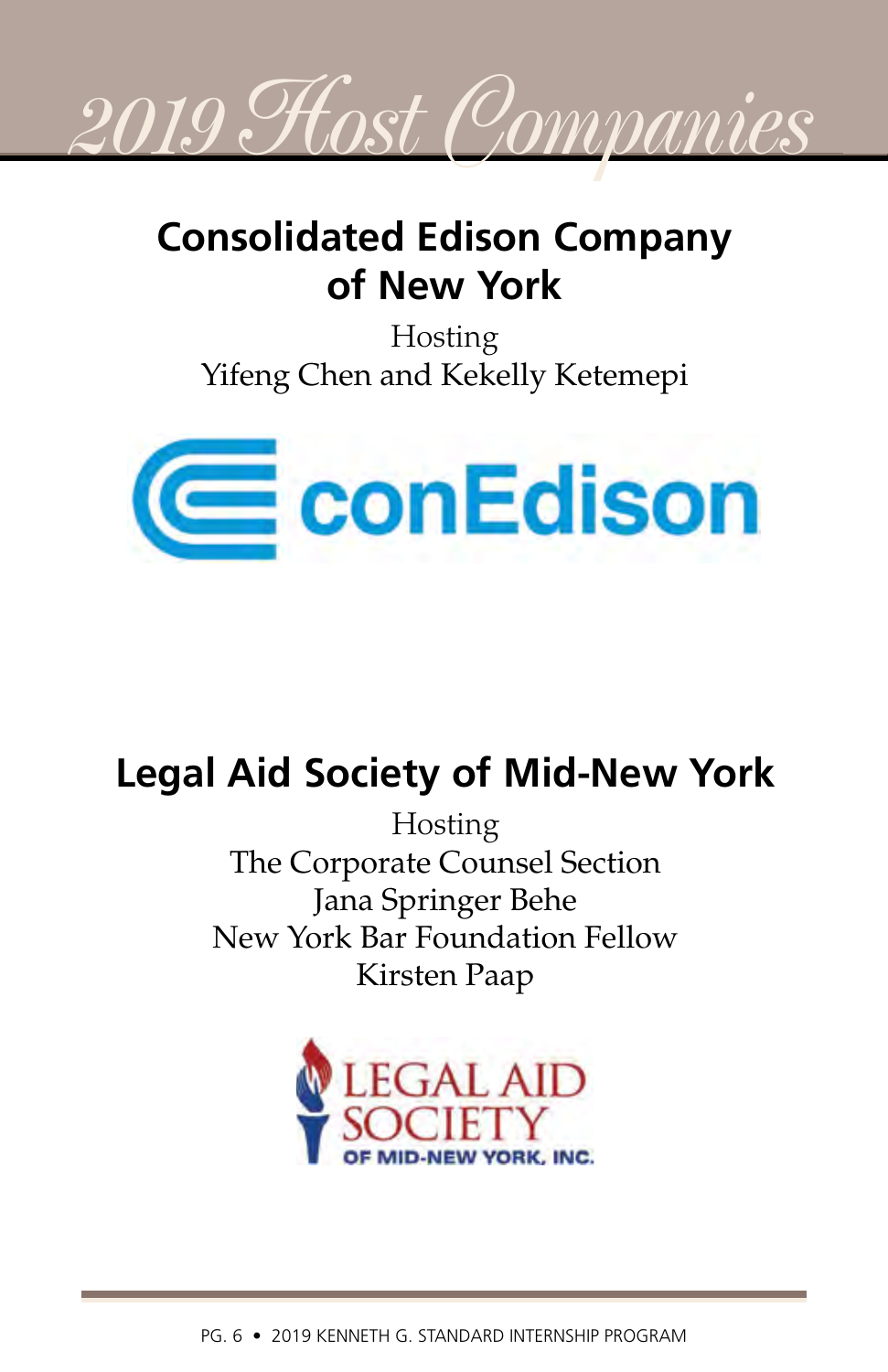

# **The New York Bar Foundation**



# **PepsiCo, Inc.**

Hosting Skye Cho and Kricia Feliu

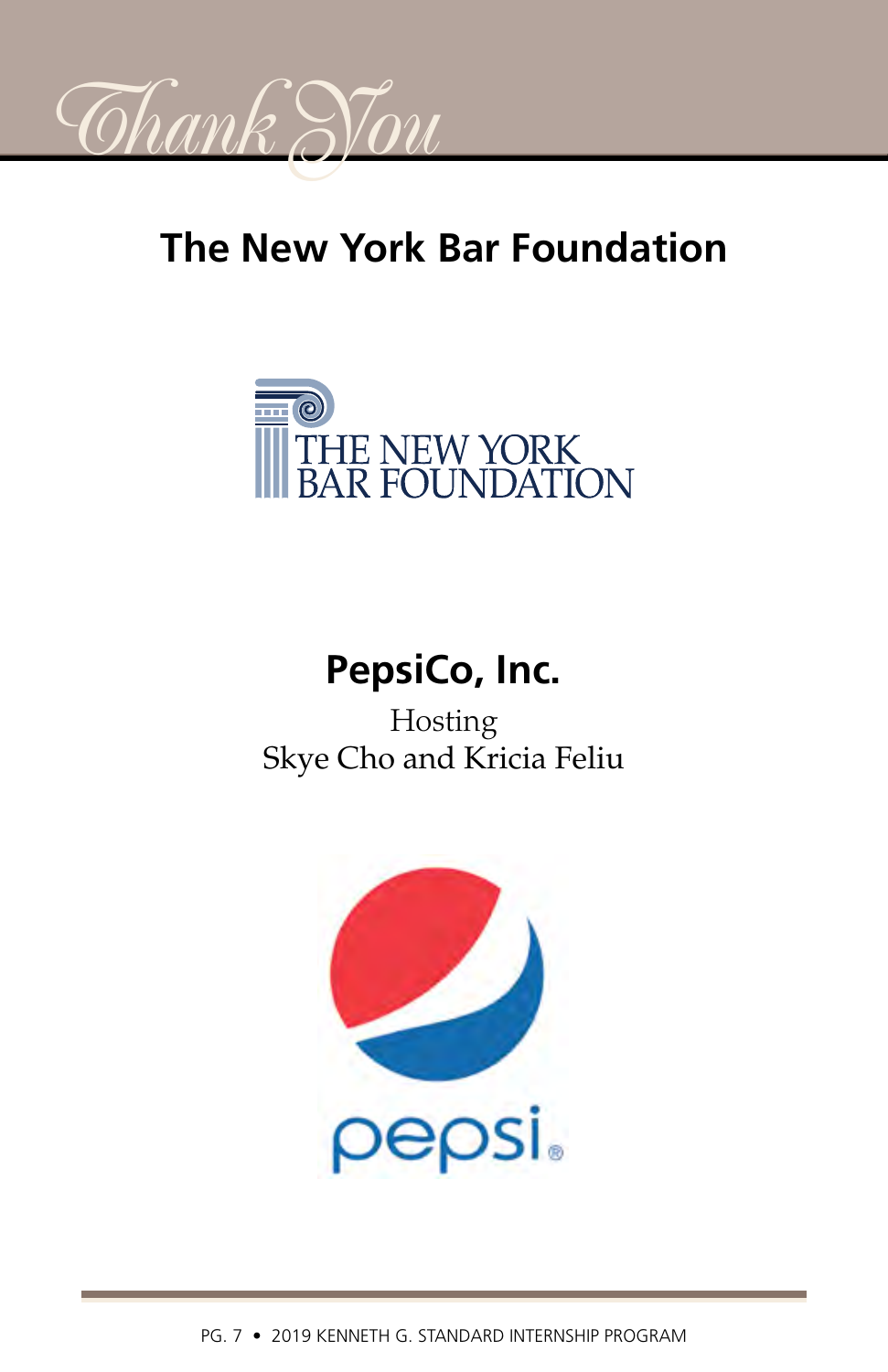

# **Salesforce**

Hosting Rasha El Mouatassim Bih and Jessica Lim

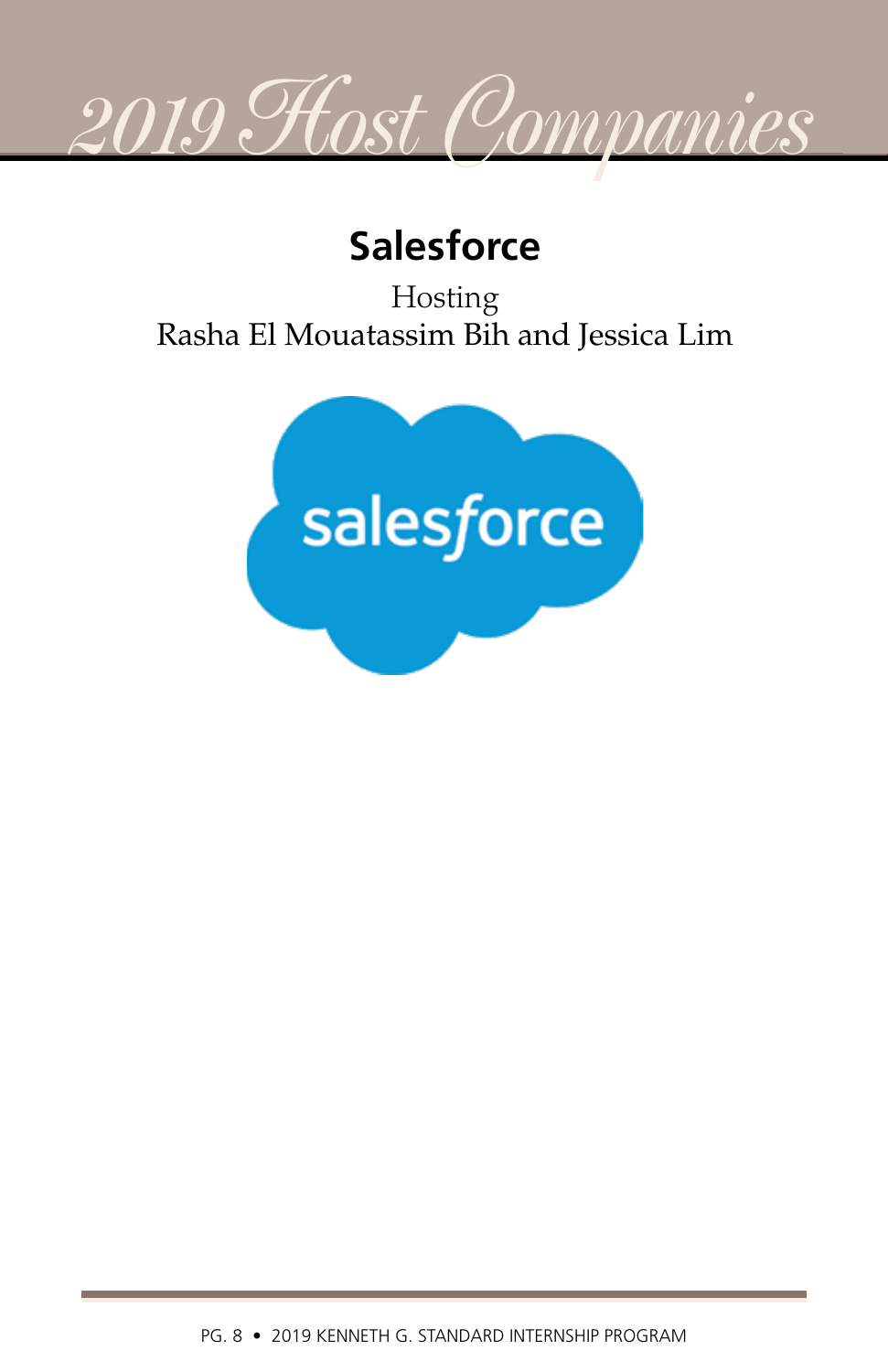

# **Urban Justice Center**

Hosting Omar Mosqueda

# **URBAN JUSTICE CENTER**

**COMMUNITY DEVELOPMENT PROJECT**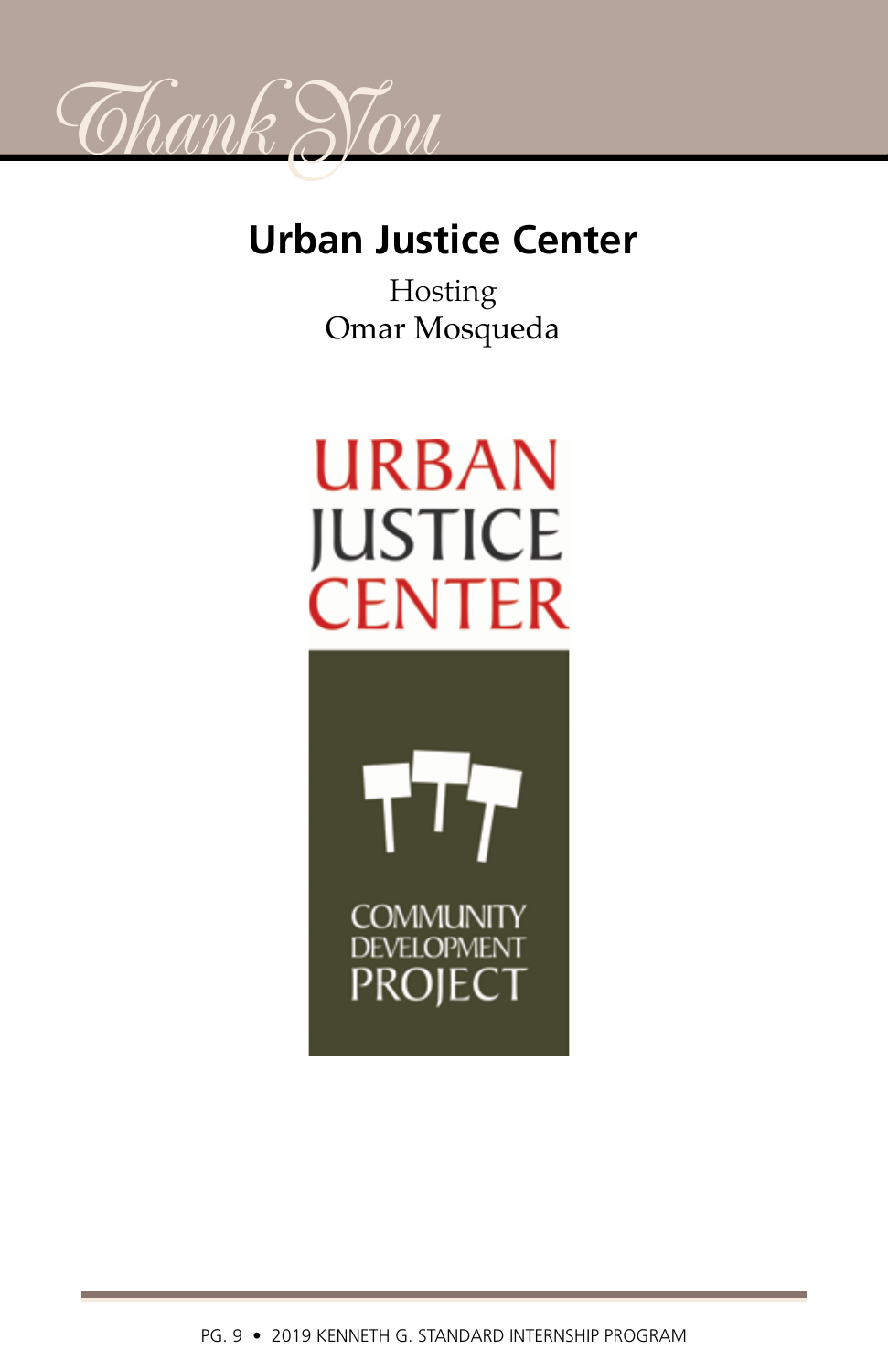

## **Unilever**

Hosting Xinni Liu



# **Visiting Nurse Service of New York**

Hosting Nina Patel

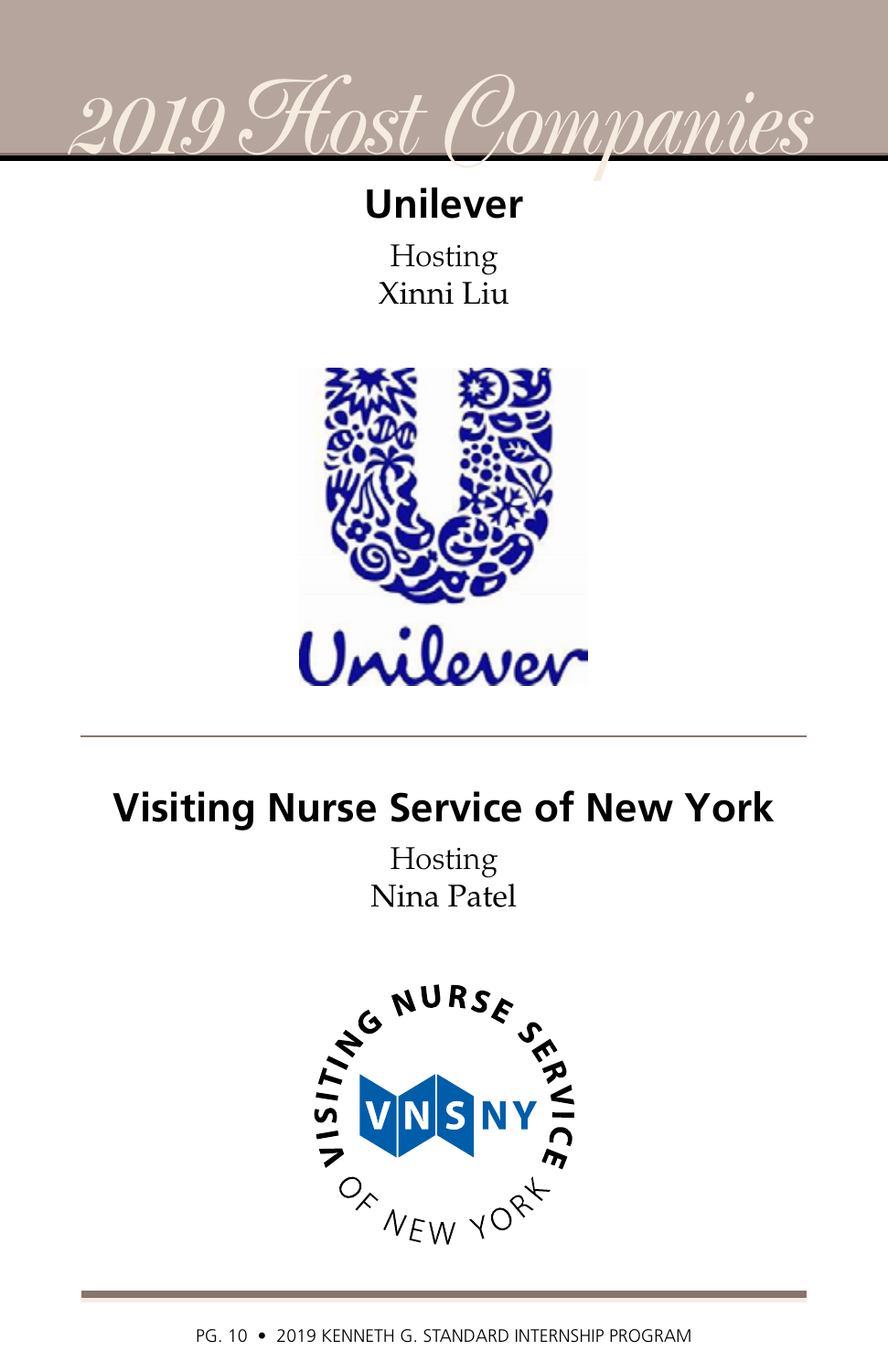



### **Yifeng (Yi) Chen**

Brooklyn Law School Brooklyn, New York Candidate for Juris Doctor May 2020

**Intern at** Consolidated Edison, Inc.

Yifeng (Yi) is a rising third-year law student at Brooklyn Law School. He was born and raised in China. He graduated from Indiana University at Bloomington with dual majors in Sociology and Political Science. At Brooklyn Law School, Yi is an active member of Asian Pacific Law Student Association and a mentor for the first-year law students with diverse backgrounds. He was a research assistant to various professors at the college and the law school. Prior to being selected as a Kenneth G. Standard intern, he was a selected as Sonia & Celina Sotomayor Judicial Internship fellow and has worked for the Honorable Doris M. Gonzales at New York State Supreme Court for summer 2018. He has also worked for Honorable Vera M. Scanlon at United State District Court, Eastern District of New York, following his internship at New York State Supreme Court.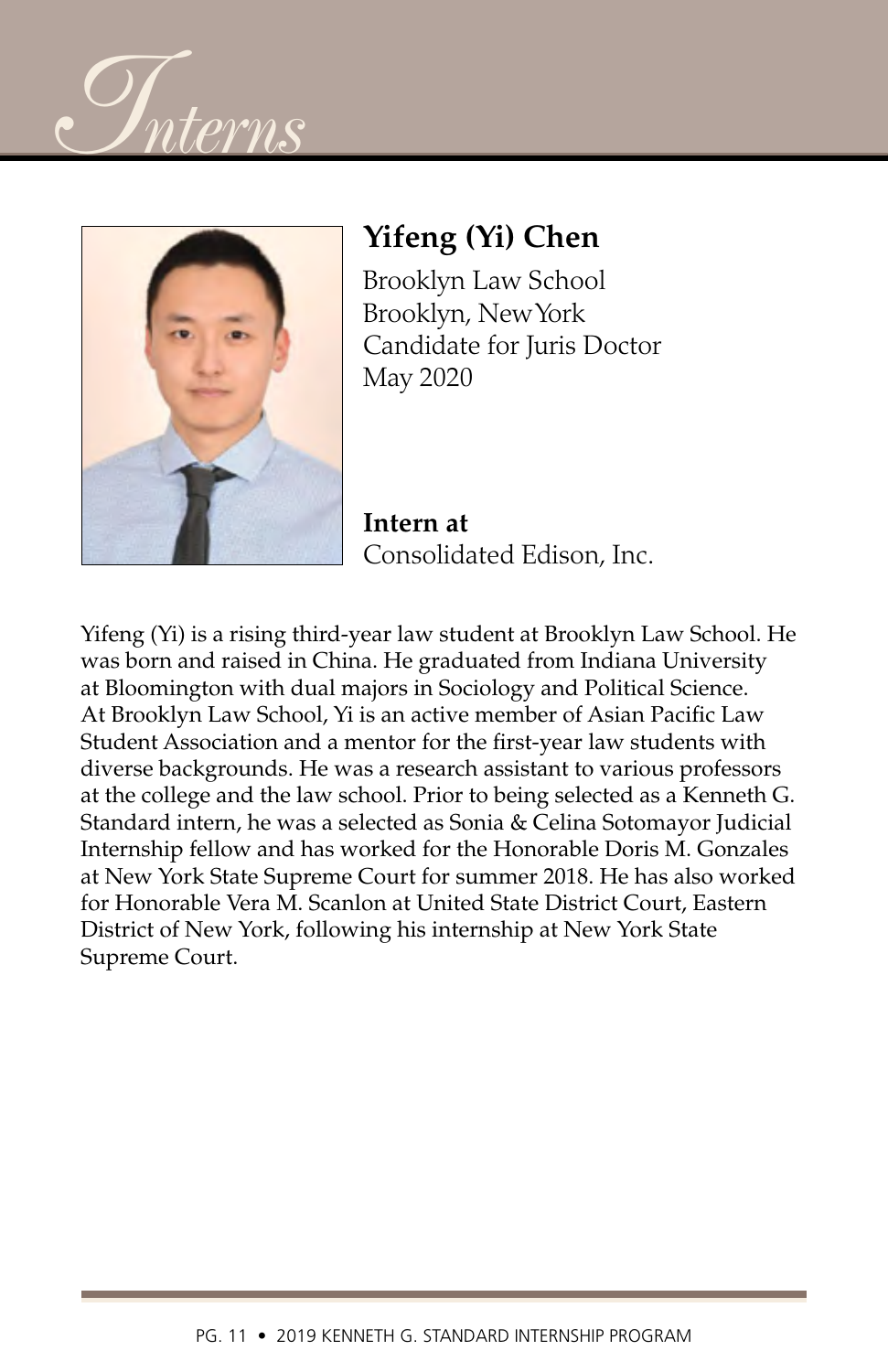



## **Skye Cho**

Benjamin N. Cardozo School of Law School New York, NY Candidate for Juris Doctor May 2020

**Intern at** PepsiCo Inc.

Skye is a rising third year law student at the Benjamin N. Cardozo School of Law. She earned her master's degree at Binghamton University in Asian and Asian American Studies and bachelor's degree at Binghamton University in History. Skye was a member of Benjamin B. Ferencz Human Rights and Atrocity Prevention Clinic at Cardozo where she drafted various memorandums for Article 19. Skye is an Acquisition Editor of Cardozo Arts and Entertainment Law Journal and she will be participating in the Tax Clinic at Cardozo this fall. Skye's prior legal internships include Lawrence J. Berger P.C., CNC Professional Inc., and LGBTQ+ Project at UnLocal, Inc. Skye is fluent in Korean and she hopes to practice tax and corporate law after law school.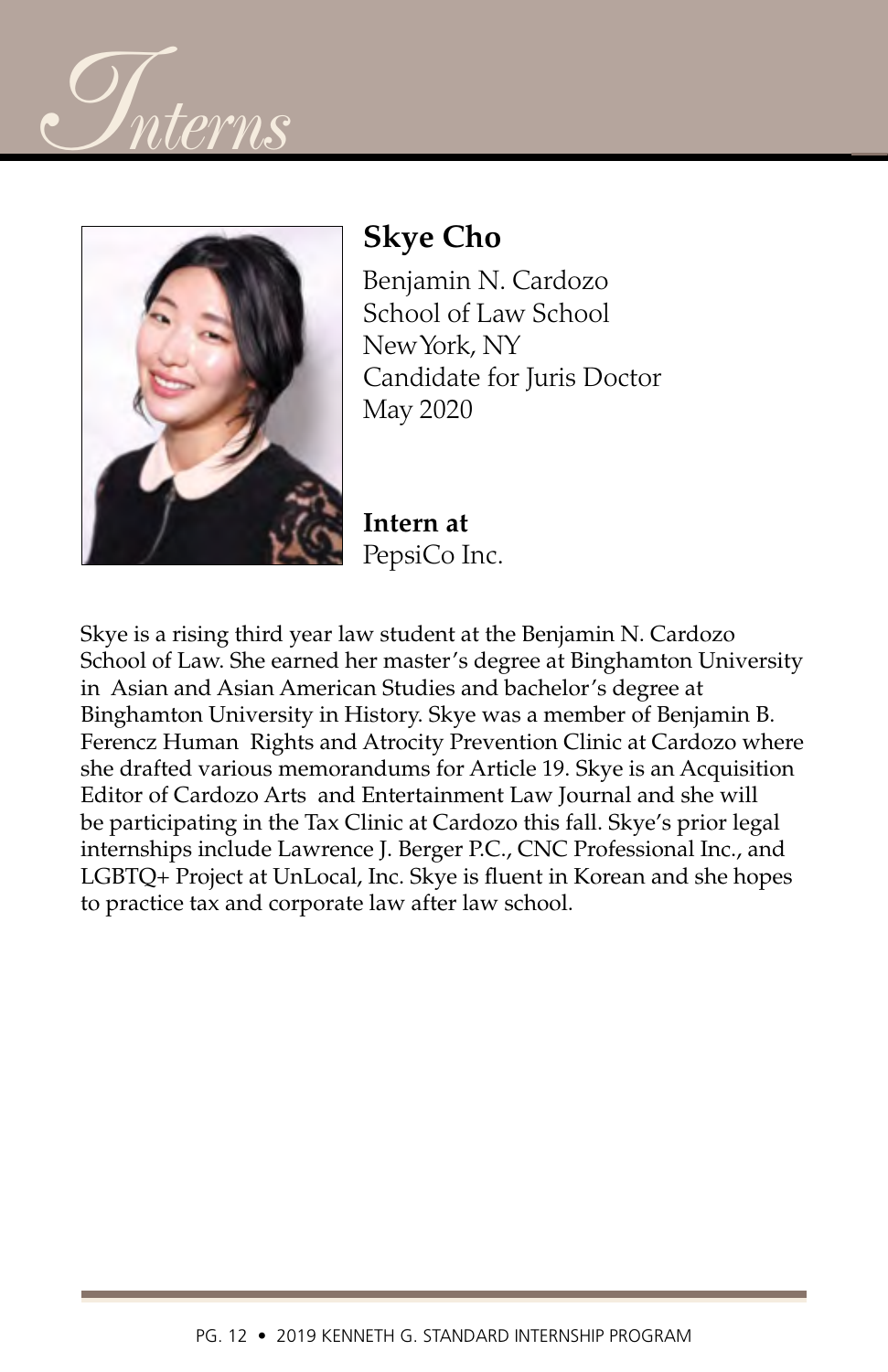

### **Victoria Craft**

Albany Law School Albany, NY Candidate for Juris Doctor May 2020

**Intern at** Chubb

Victoria is a rising third year at Albany Law School. She graduated from the University at Albany with a major in Sociology and a minor in Criminal Justice. Originally from the Hudson Valley, Victoria interned for the Ulster County District Attorney's Office during 1L summer. Thereafter, she updated a Products Liability chapter for a local attorney, competed in the Donna Jo Morse Client Counseling Competition maintained her position on the Government Law Center Executive Board and served at a Woodstock restaurant part-time throughout. She is involved in Albany Law's Health Law Society and Women's Law Caucus. Prior to starting at Chubb, Victoria completed a semester interning with the New York State Department of Environmental Conservation's Office of General Counsel.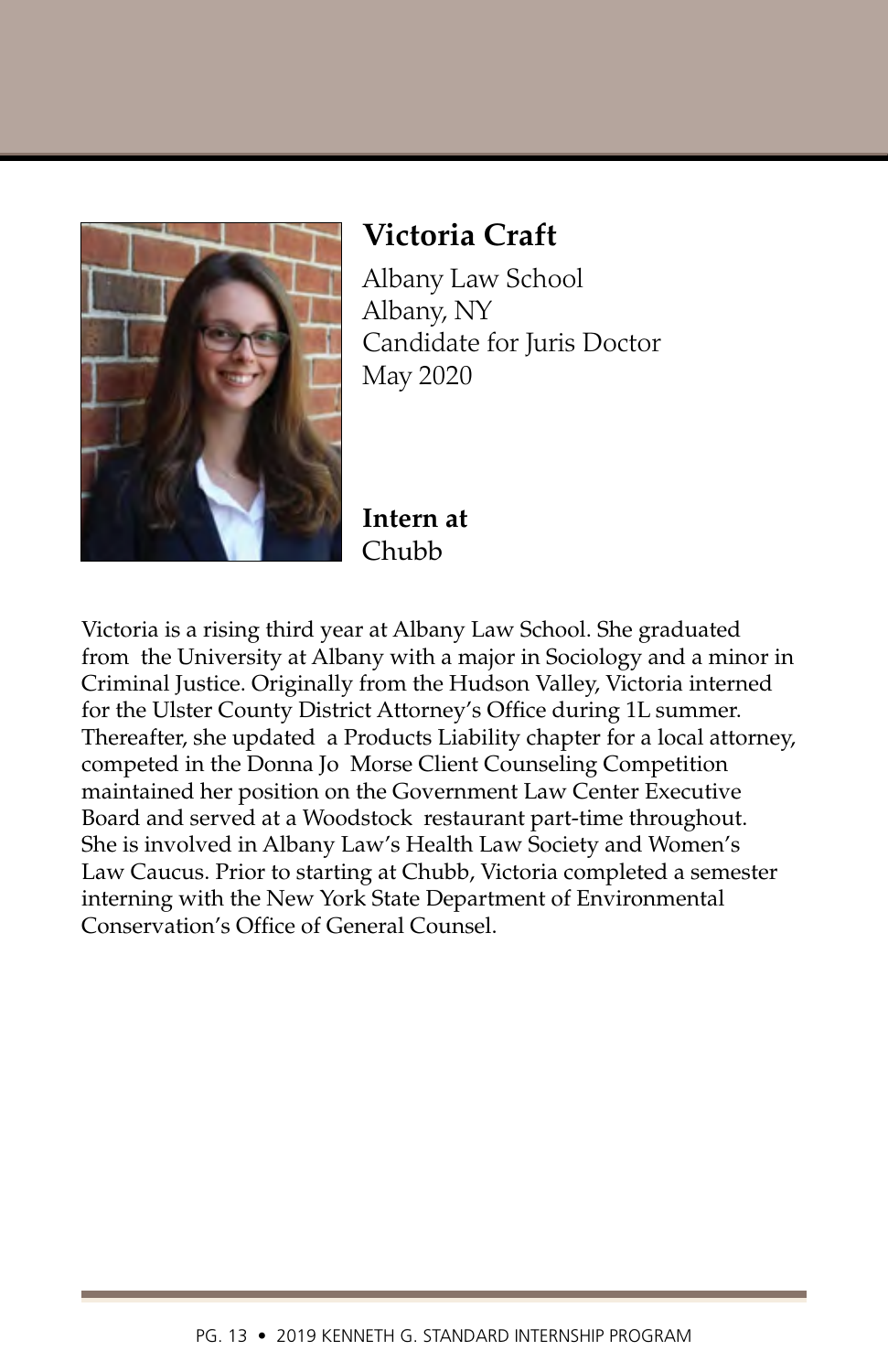



#### **Rasha El Mouatassim Bih**

St. John's University School of Law Jamaica, New York Candidate for Juris Doctor June 2020

**Legal Associate at Salesforce** 

Rasha is a rising third-year law student at St. John's University School of Law. She graduated from McGill University with a major in Political Science and a minor in Political Economy and German. She is an Articles and Notes Editor on the American Bankruptcy Institute Law Review and the President of the International Law Students Association. During her 1L summer, she interned at the U.S. Attorney's Office for the Eastern District in the Civil Division. And in her second year of law school, she interned at the Catholic Charities Immigration Services.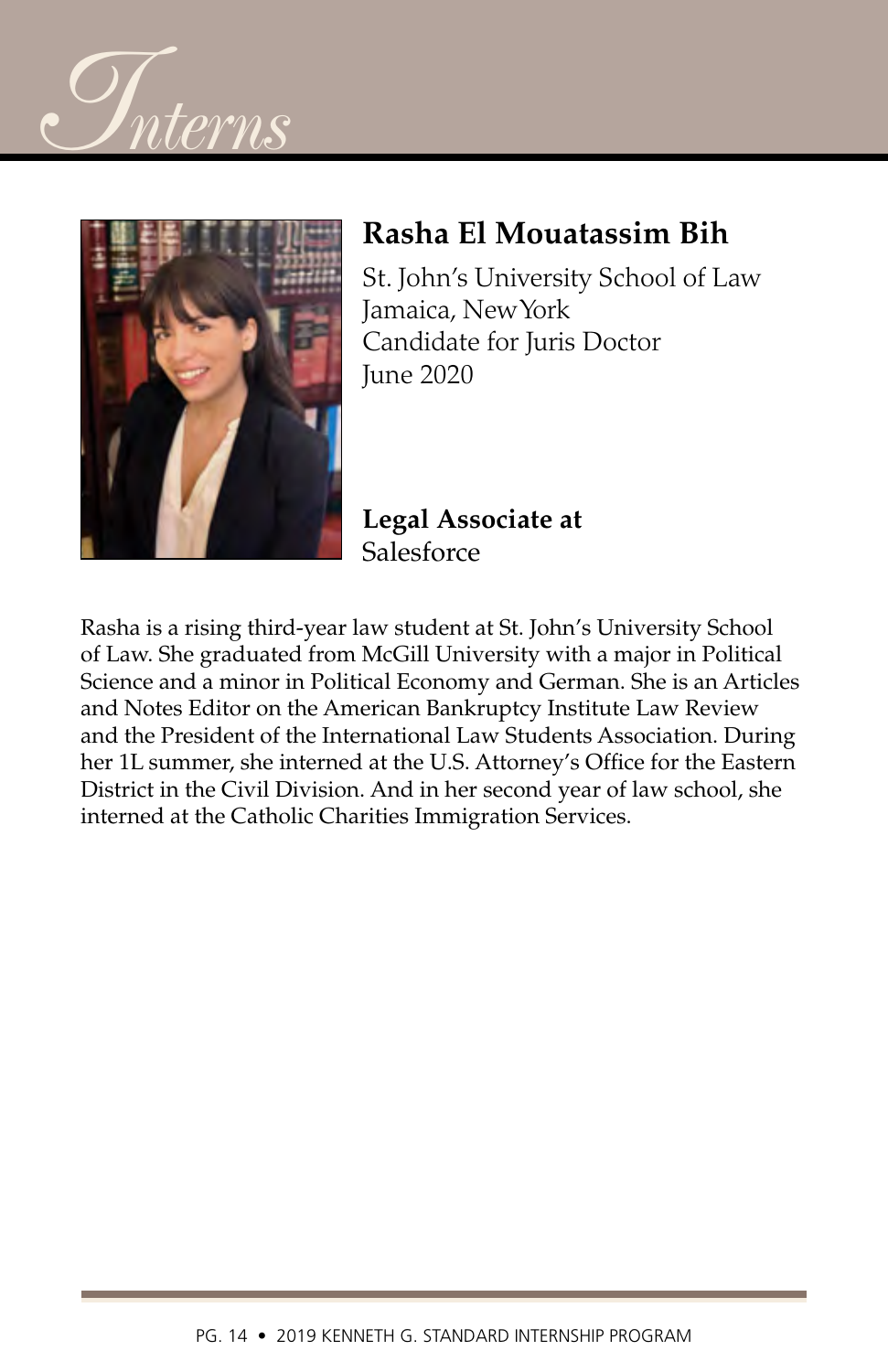

#### **Kricia Feliu**

Elisabeth Haub School of Law at Pace University White Plains, NY Candidate for Juris Doctor May 2020

**Intern at** PepsiCo

Kricia is a rising 3L at Elisabeth Haub School of Law at Pace University. She obtained her bachelor's degree at University of Vermont where she majored in Sociology with a double minor in Business Administration and Anthropology. Prior to working at PepsiCo for Tax Law, Kricia obtained various internship experience including Immigration, Real Estate, and Corporate Law. During her 2L she worked extensively as an in-house legal intern for Publishers Clearing House and received her Volunteer Income Tax Assistance Certification. After graduating from law school, Kricia hopes to use this experience to practice Corporate and Tax Law.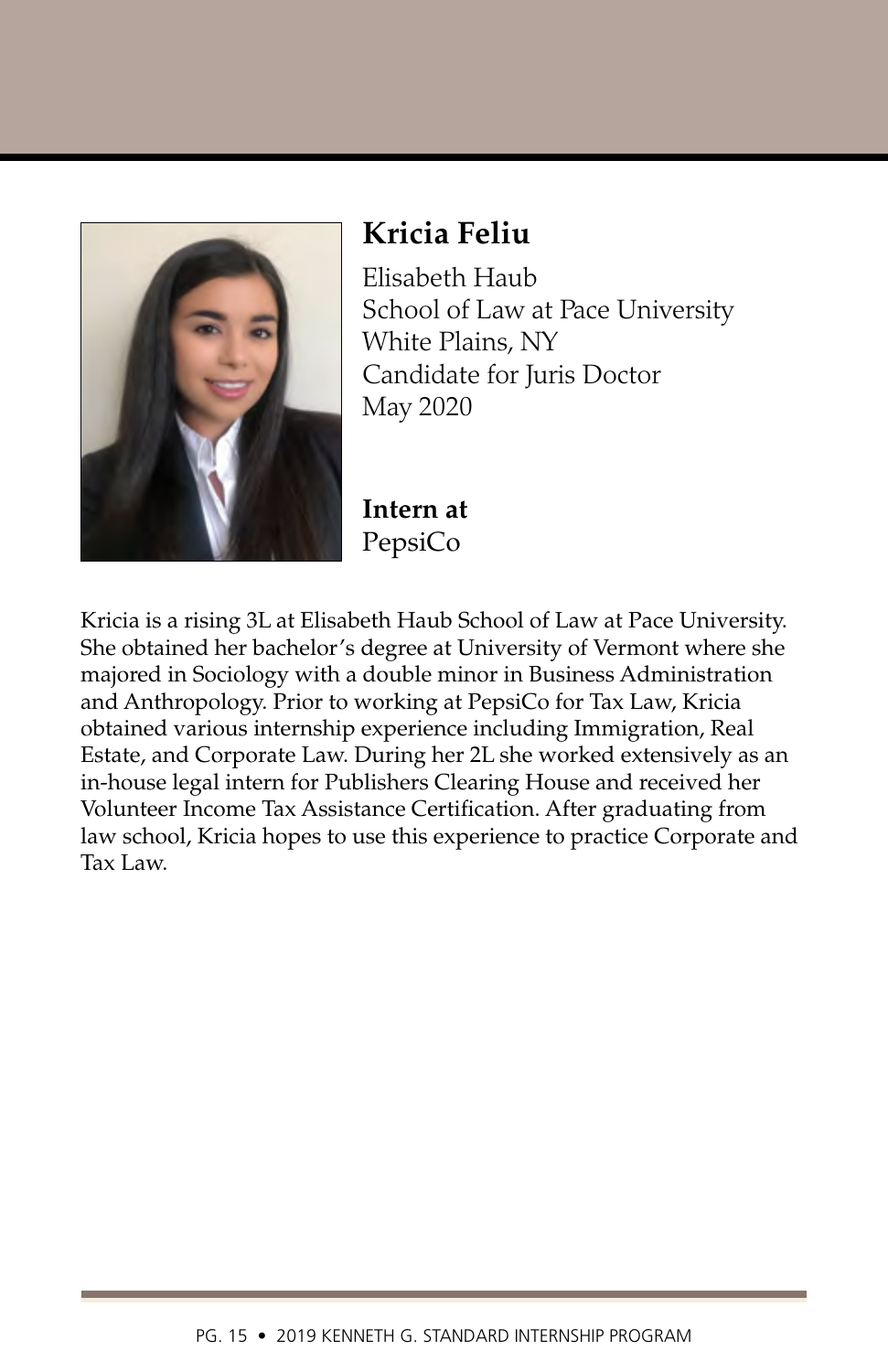



### **Kekelly Ketemepi**

Benjamin N. Cardozo School of Law New York, NY Candidate for Juris Doctor May 2020

**Intern at** Consolidated Edison, Inc.

Kekelly is a rising third year law student at the Benjamin N. Cardozo School of Law. At the Benjamin N. Cardozo School of Law, Kekelly is currently serving an associate editor of the Cardozo Arts  $\&$ Entertainment Law Journal as well as the Student Trustee for the Student Bar Association. During her second year in law school, Kekelly interned At the Office of the New York State Attorney General. Kekelly also interned at New York University Langone Hospital's Office of General Counsel as a 1L summer legal intern. Prior to law school, Kekelly worked in the Lean Department at New York University Langone Hospitals. Kekelly graduated from Stony Brook University with a major in Political Science and a minor in International Studies. Kekelly also received her Master's degree at Stony Brook University in Public Policy. Kekelly is currently working at Consolidated Edison, Inc in its regulatory department.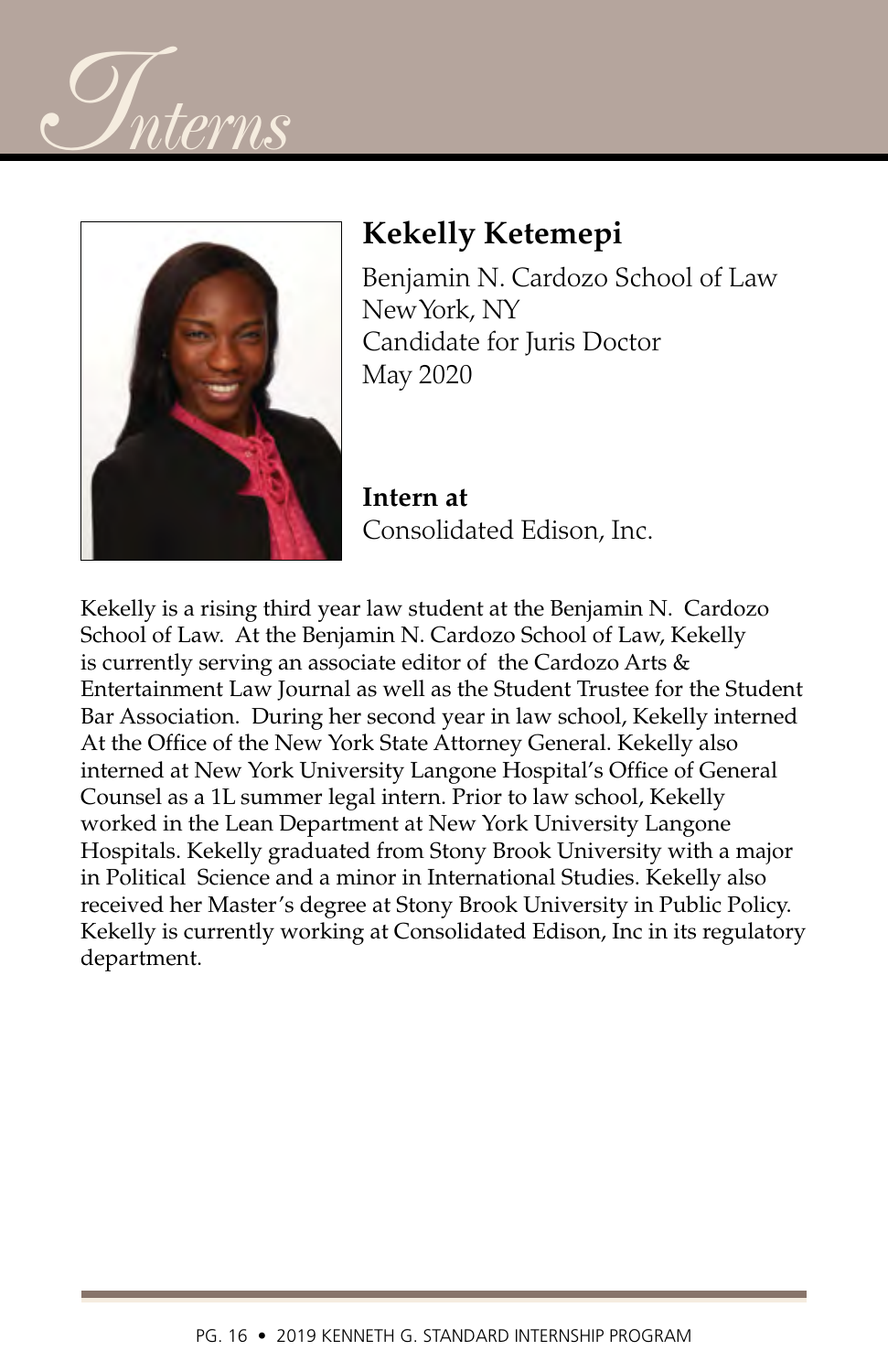

### **Jessica Lim**

Columbia Law School New York, NY Candidate for Juris Doctor May 2021

**Intern at**  Salesforce

Jessica is a rising second year law student at Columbia Law School. Before starting law school, she was a Management Consulting Analyst at Accenture in Los Angeles, working primarily in healthcare and media and entertainment. At Columbia, she is the Caravan Chair of the Asian Pacific American Law Student Association, a member of Empowering Women of Color, Entertainment Arts & Sports Law Society, and the American Intellectual Property Association Moot Court. She graduated from UC Berkeley with a B.S. in Business Administration from the Walter A. Haas School of Business and a minor in Public Policy.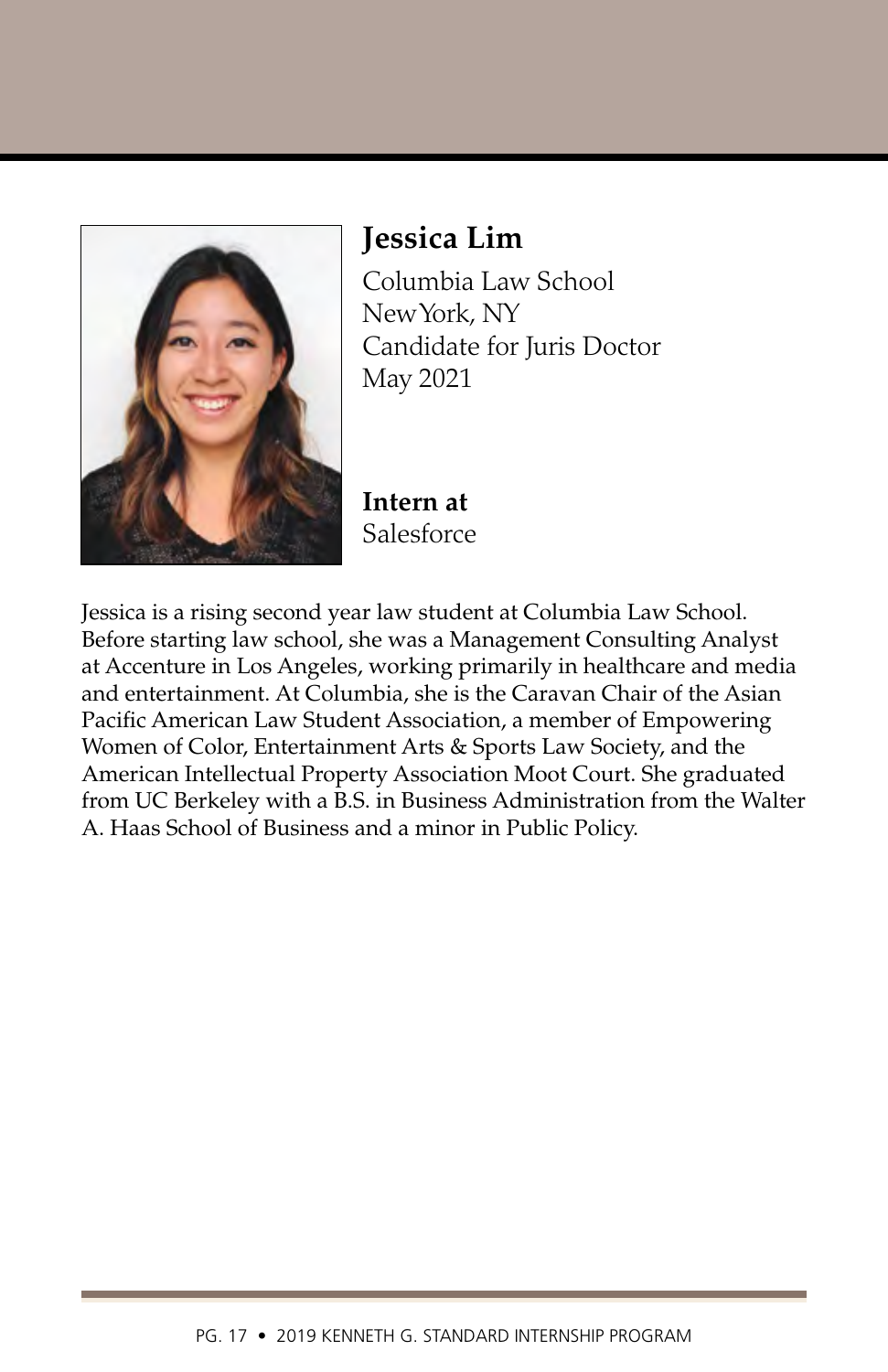



## **Xinni Liu**

Benjamin N. Cardozo School of Law New York, NY Candidate for Juris Doctor May 2021

**Intern at**  Unilever

Xinni is a rising second-year student at Benjamin N. Cardozo School of Law. She graduated from Barnard College with a major in Psychology and a minor in Political Science. After college, Xinni worked at Skadden, Arps, Slate, Meagher, & Flom LLP as a legal assistant in the Mass Torts group. During her time at Skadden, she was recognized for dedicating over 200 hours to pro bono services, coordinating the review of Innocence Project intake forms and preparing humanitarian parole applications. At Cardozo Law, Xinni serves as the Academic Chair of the Asian Pacific American Law Students Association and as a Class Representative for Women in Tech Law. Her prior work experiences include interning in the Global Risk and Investigations group at FTI Consulting and interning at Congresswoman Grace Meng's office.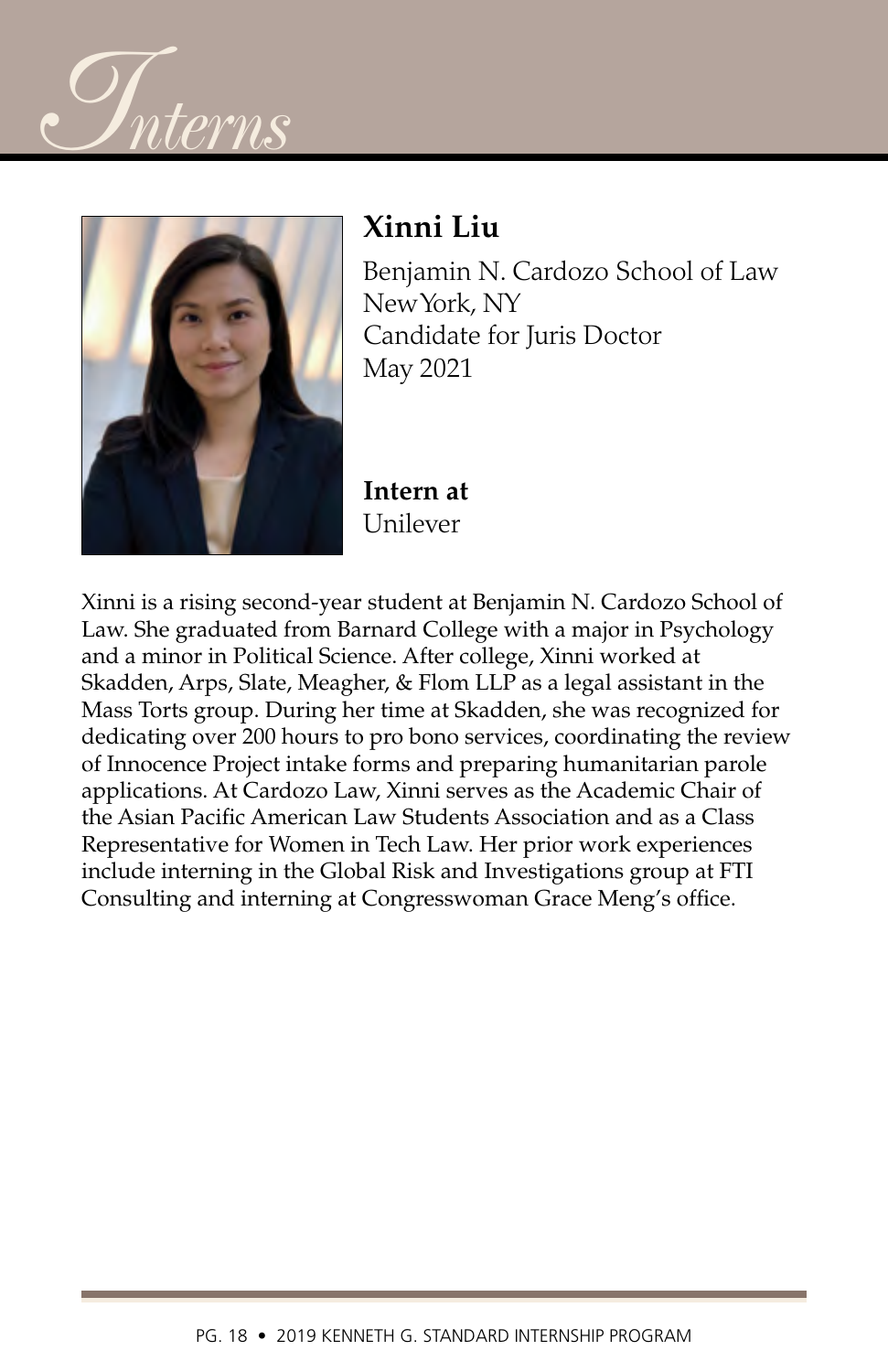

#### **Omar Mosqueda**

Syracuse University College of Law Syracuse, NY Candidate for Juris Doctor May 2020

**Intern at** Urban Justice Center

Omar is a rising third year law student at Syracuse University College of Law. He graduated from Baylor University in Waco, Texas as a double major in Political Science and Philosophy. At Syracuse, he is currently serving as the Student Bar Association Executive President, member of the Advocacy Honor Society, Media Managing Editor for the Syracuse Law and Civic Engagement Journal, former President of the Latin American Law Student Association, and Law Ambassador for the Office of Admissions and Financial Aid. He was also a semi-finalist in the Entertainment and Sports Law Negotiation Competition this past spring. Omar's past legal experience includes internships at Webber Law, PLLC in Rochester, New York; serving as a student attorney in the Security Arbitration and Consumer Law Clinic; and clerking for Hancock Estabrook, LLP in Syracuse, New York.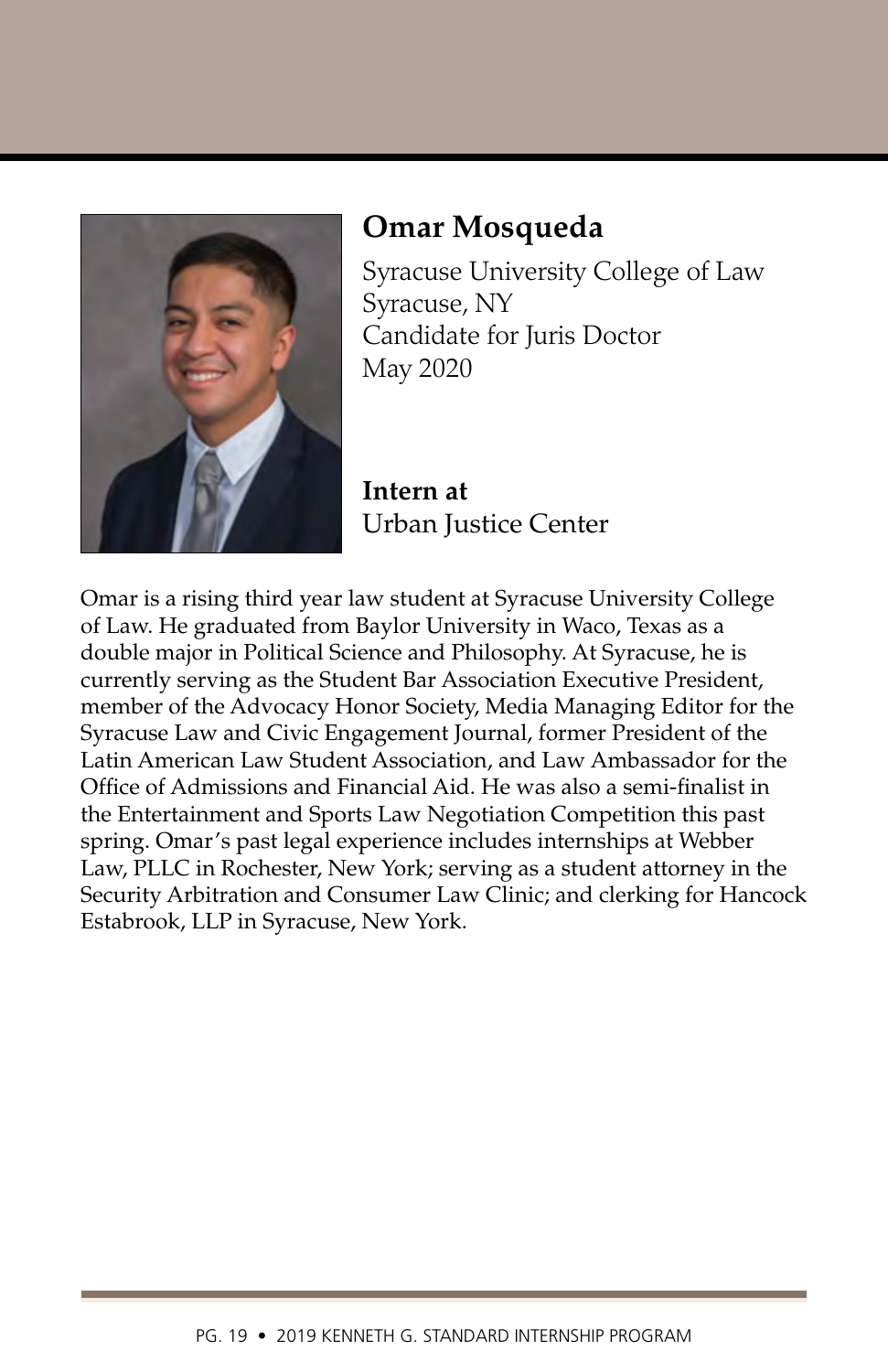



### **Kirsten (Kris) Paap, Ph.D.**

Albany Law School Albany, NY Candidate for Juris Doctor May 2020

**Intern at** Legal Aid Society of Mid-New York

Kris is a third-year student at Albany Law School, where she is a Fellow in the Government Law Center. Kris came to law school after a career as an academic sociologist and has experience in occupational safety and health, contract negotiation, employment relations, and compliance. She earned her doctorate from the University of Wisconsin-Madison. This summer she is assisting the Legal Aid Society of Mid-New York, Inc., (LASMNY) with a comprehensive review of their organizational policies and compliance practices. LASMNY is located in Utica, NY.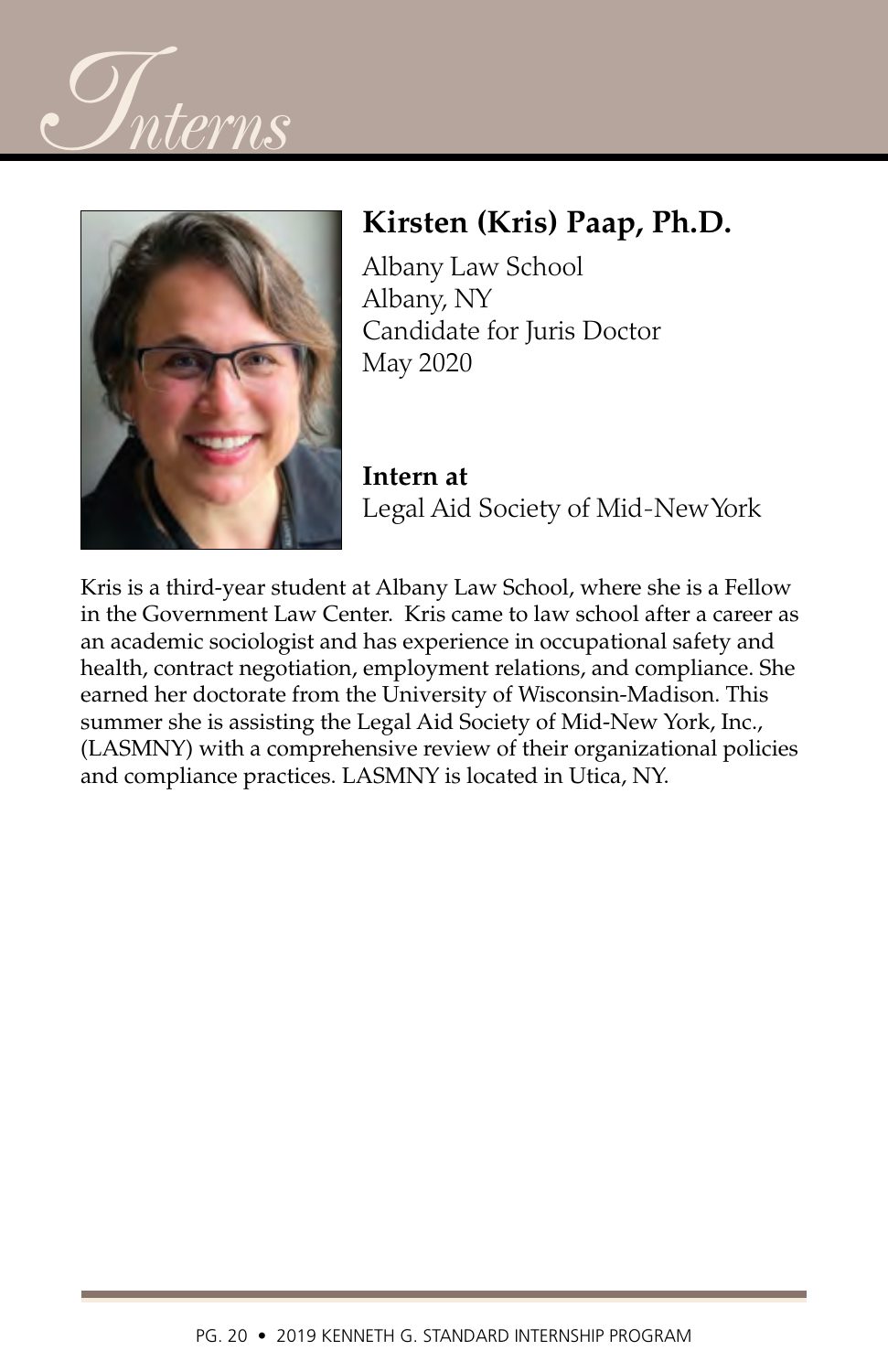

#### **Nina Patel**

Maurice A. Deane School of Law at Hofstra University Hempstead, New York Candidate for Juris Doctor May 2020

**Intern at**  Visiting Nurse Service of New York

Nina is a rising third year law student at Maurice A. Deane School of Law at Hofstra University. She graduated from Pace University with a major in Biology and Master of Business Administration concentrating in Strategic Management. Nina is a Senior Research Editor on the Hofstra Law Review and a member of the South Asian Law Students Association. During her 1L summer and throughout her second year in law school, she interned at Progressive Emergency Physicians. Nina was selected to participate in the Federal Tax Clinic during the fall of her 3L year.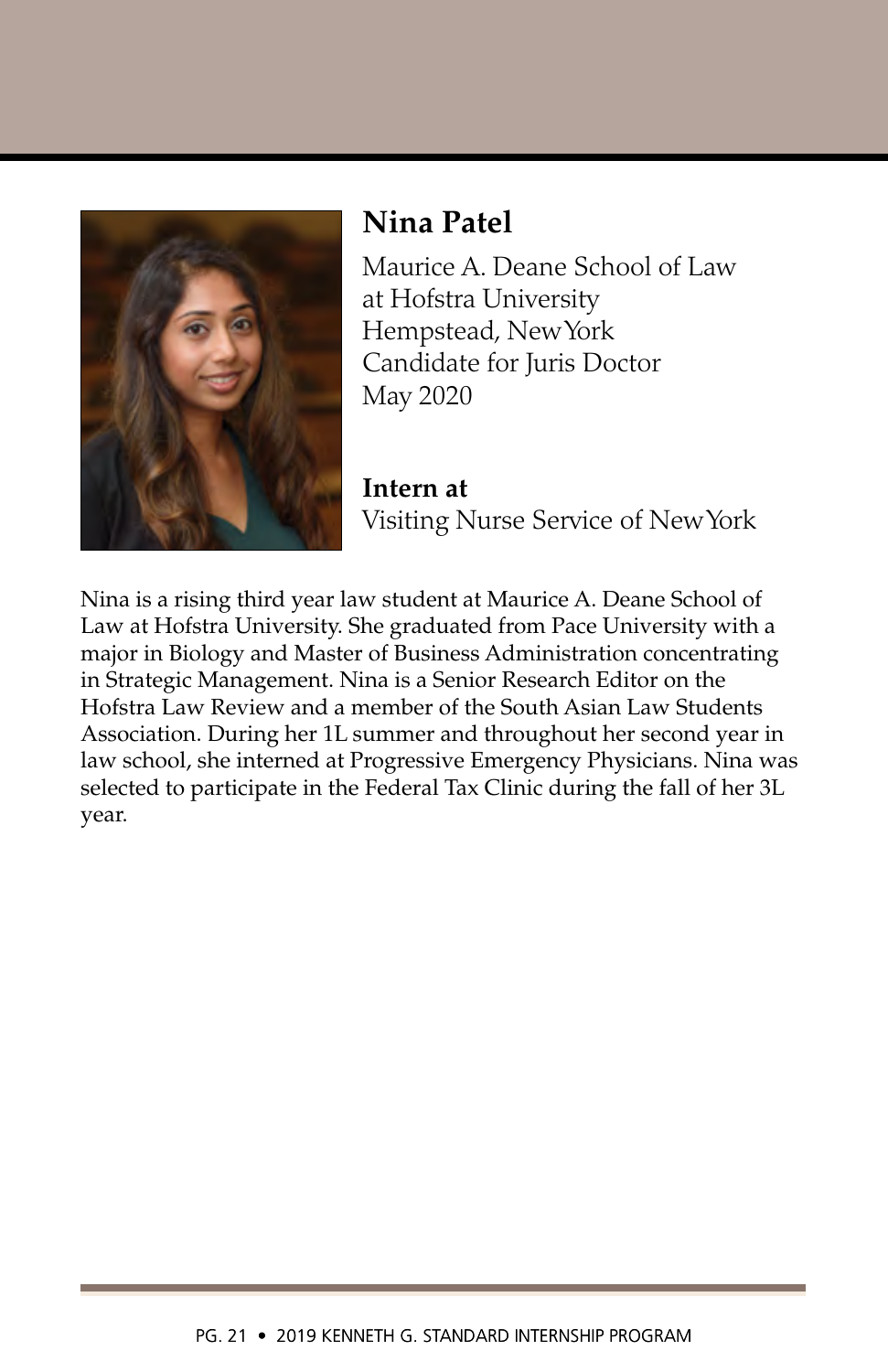



## **Ishanda Reid**

Maurice A. Deane School of Law at Hofstra University Hempstead, New York Candidate for Juris Doctor May 2021

**Intern at**  Ayco

Ishanda is a rising second-year student at Maurice A. Deane School of Law at Hofstra University. She graduated Magna Cum Laude from Berkeley College with a major in Legal Studies. At Hofstra Law she is a member of Hofstra's Intellectual Property Law Association. She also currently serves as the Treasurer for the Black Law Student Association's executive board. During her studies at Berkeley College, she worked as a legal assistant in the trademark department at Ladas & Parry LLP. She currently works as a legal assistant for Peter C. Kopff, LLC. Ishanda seeks to complete her studies with a concentration in Intellectual Property Law.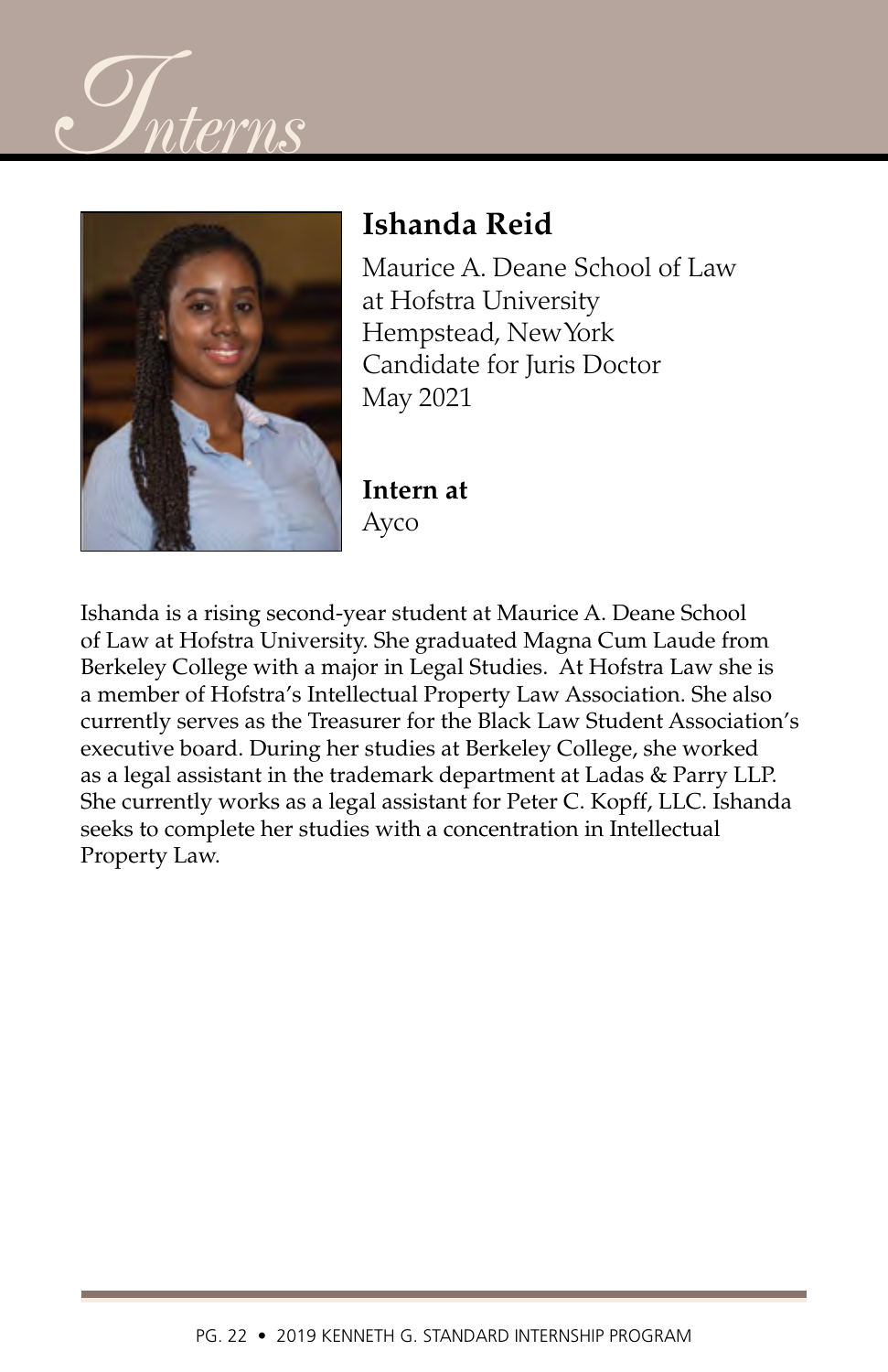

### **Georgia Sackey**

Albany Law School Albany, NY Candidate for Juris doctor May 2020

**Intern at**  Chubb

Georgia is a rising third year law student at Albany Law School. She graduated from Binghamton University with a major in English Literature and Rhetoric and a double minor in Spanish Language and Literature, and Africana Studies. At Albany Law School, she is currently serving as the Managing Editor of Research and Writing for the Government Law Review, the President of the Black Law Students' Association, as well as a Student Ambassador. She was a former associate of the Moot Court Board. Her past legal experience includes internships at the Broome County Attorney's Office, Legal Aid Society of Mid New York, the Department of Financial Services, and Whiteman Osterman Hanna, LLC.